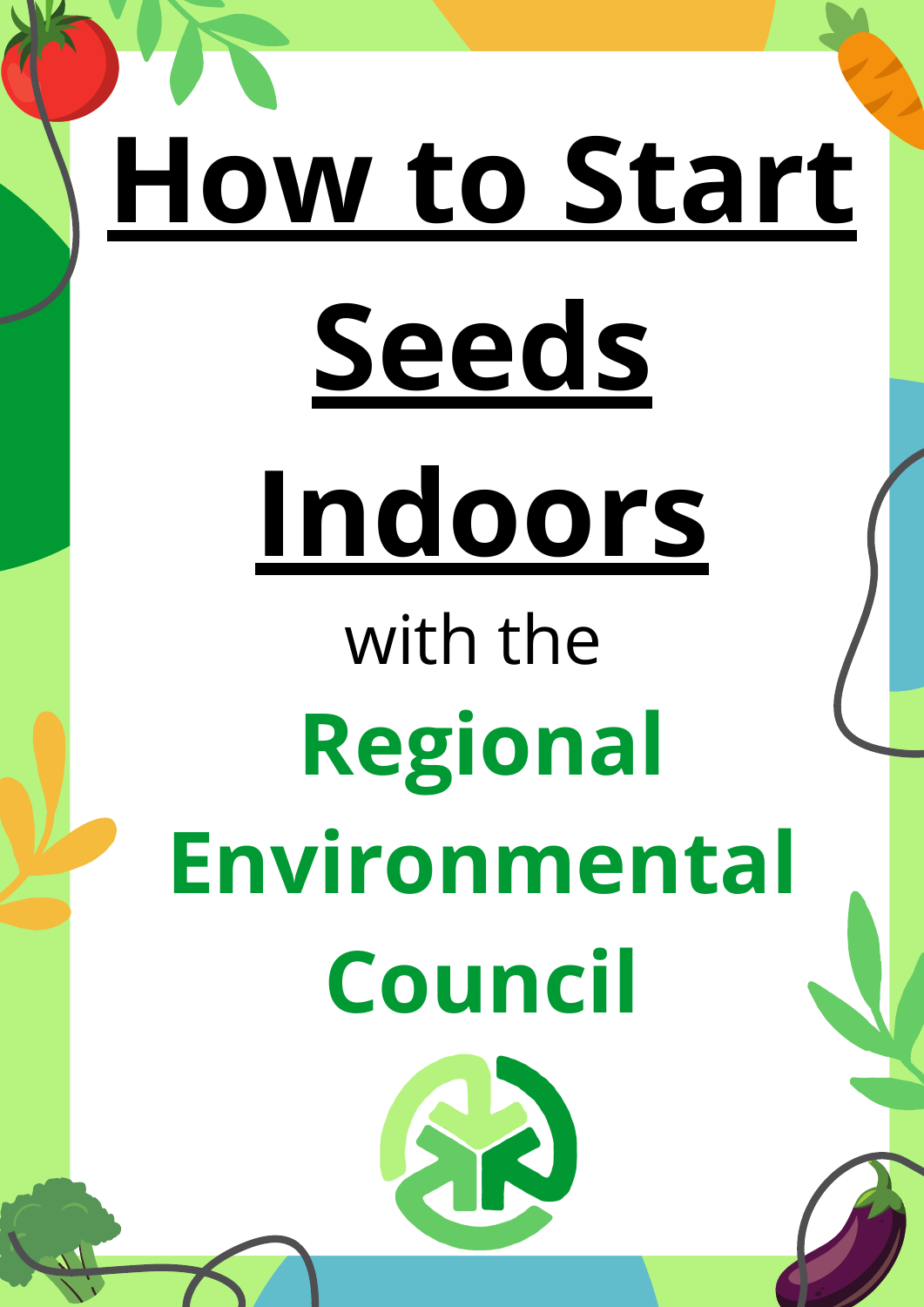# **Why Start Seeds Indoors?**

A lot of seeds benefit from being started indoors and grown into seedlings in a warm, consistent environment opposed to directly seeding them into the final growing place outside. There are a lot of variables outside, like pests, inconsistent weather, weeds and plant diseases in the soil. Allowing your seeds to be started in stable conditions will set them up to be strong and healthy plants.

## **Should I Start all my Seeds Indoors?**

Not all veggies want to be started indoors, some prefer being directly seeded into your garden instead. Some of those plants, like carrots, beets and radishes, have larger tap roots which are difficult to transplant. Others that benefit from direct seeding are greens, such as lettuces and spinach, that thrive in cooler temperatures with very shallow root systems and are also hard to move into their final growing spaces.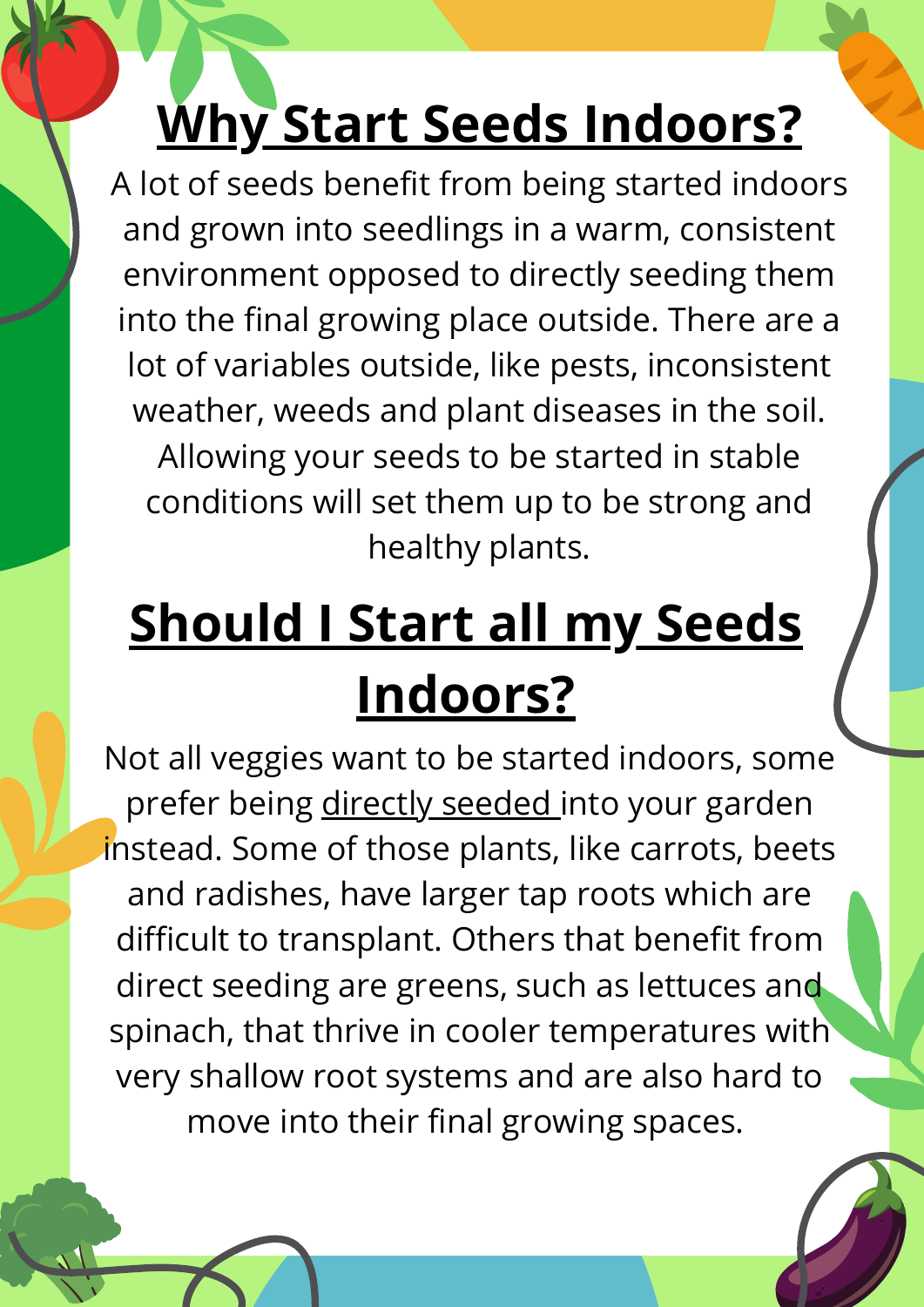# **Let's Get Started!**

## **1. Soil**

You want to use a loose compost-based, organic potting soil with good aeration and moisture holding capacity. You don't want to use soil you would find in your garden bed just yet because it may have bugs, weeds, or plant diseases that may make it difficult for your seedling to grow strong and healthy.

#### **2. Container**

The containers that you use are important! You have to keep the size and depth of your container in mind as well as the material.

- Keep in mind the size of your plant's root system. Some seedlings will have a larger root system than others and therefore would do best in a deeper container, or may have to be "potted up" (transferred into a larger container to grow more) before being transplanted to their final growing space.
- It's always good to start seeds in seed trays but you can also use recycled food safe containers like egg cartons and yogurt/deli containers too. The latter are helpful if you need to pot up!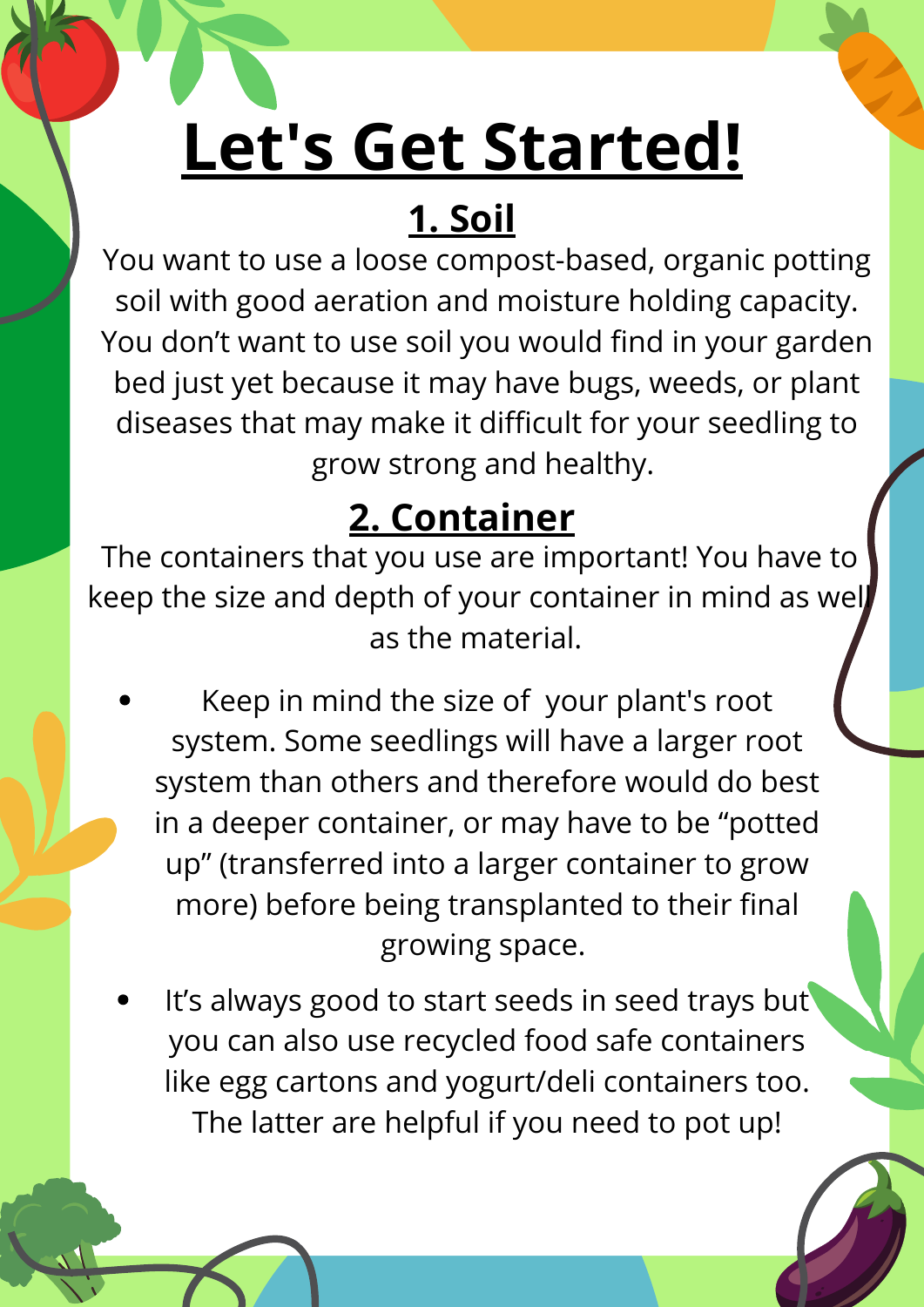All containers should have proper drainage - you can use a nail and hammer or an electric drill to add a few holes to the bottom of your containers that may be lacking.

Important: Before planting your seeds, to avoid any disease to your seedlings, you should always disinfect your growing vessels. You can make a 10:1 ratio of water to bleach to soak your containers in to ensure they're ready to use.

#### **3. How to plant**

- Fill the container of choice with lightly moistened soil
- Sprinkle or place seeds in the soil, then lightly cover with more soil - you may want to reference the seed packet on how much to cover with soil.

TIP: The general rule of thumb is to bury the seed twice as deep as the seed is wide/long (e.g if the seed is 1/16 inch thick, it should be planted about 1/8 inch deep).

- Use a spray bottle to moisten soil with water
- Label and date all your seeds and place the plastic dome on the trays.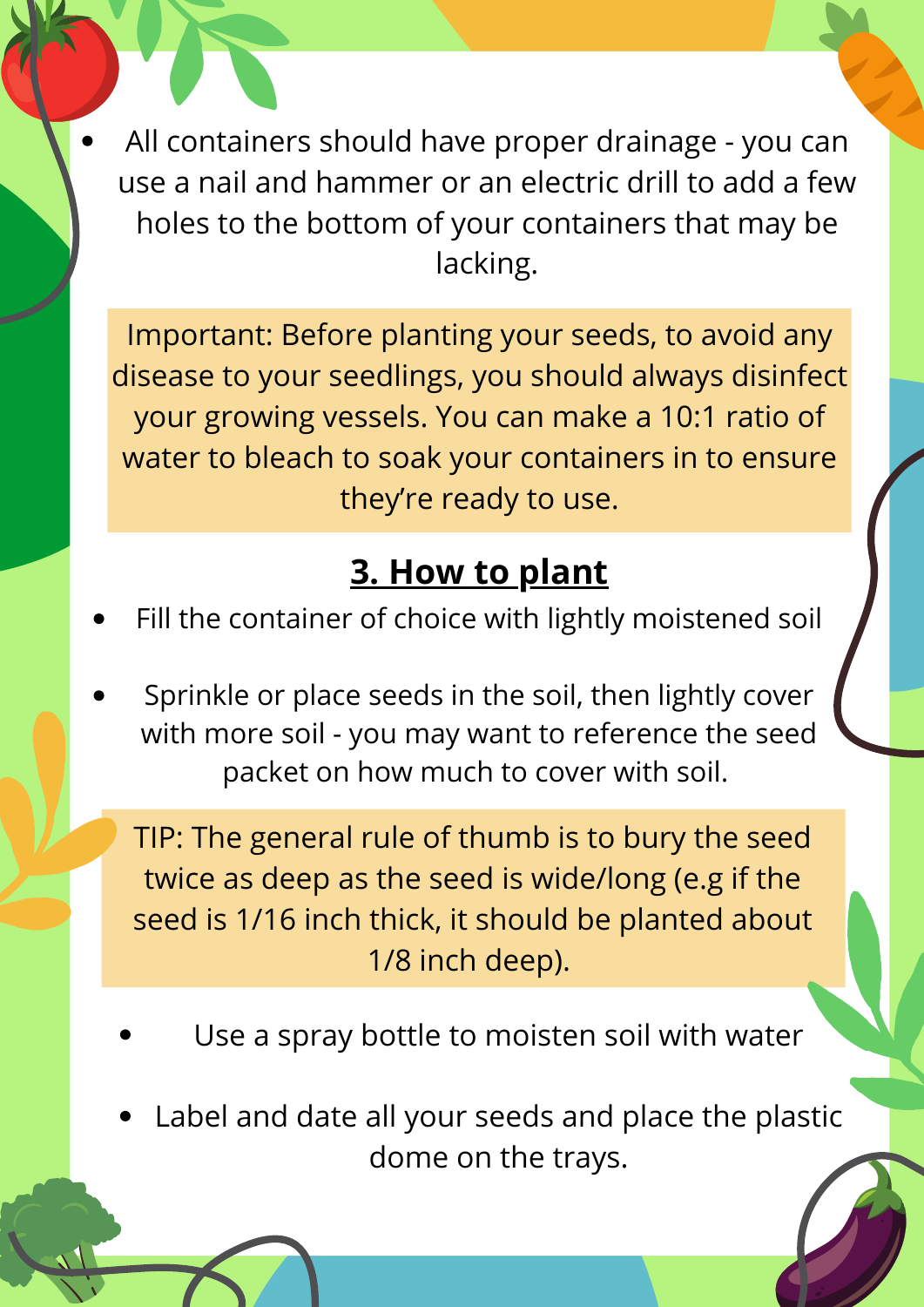#### **4. Care Before Germination**

- **Moisture**: Keep the soil moist but not soggy You do not want the soil to dry out, but also do not want it to be so wet that the seeds mold or drown. Using a spray bottle ensures even moisture.
- **Temperature:** The optimal temp to keep the germinating seeds is between 65 - 75 degrees Fahrenheit. The plastic dome provided helps keep the temperatures up.
- **Light:** The amount of the sunlight depends on the seed (see seed packets) but most need about 6-8 hours minimum.

#### **5. Care After Germination**

- **Moisture:** Once you start to see your seeds start to sprout, remove the plastic dome to allow for more air flow. Continue to maintain even moisture.
- **Temperature:** You'll want to move your trays to a slightly cooler location (ideally 55 - 70 degrees Fahrenheit) with more air flow.
- **Light:** The seedlings will now require more consistent bright light. It's best to place your trays in a sunny, south facing window, or 4-6 inches away from grow light bulbs, for 16 hours a day.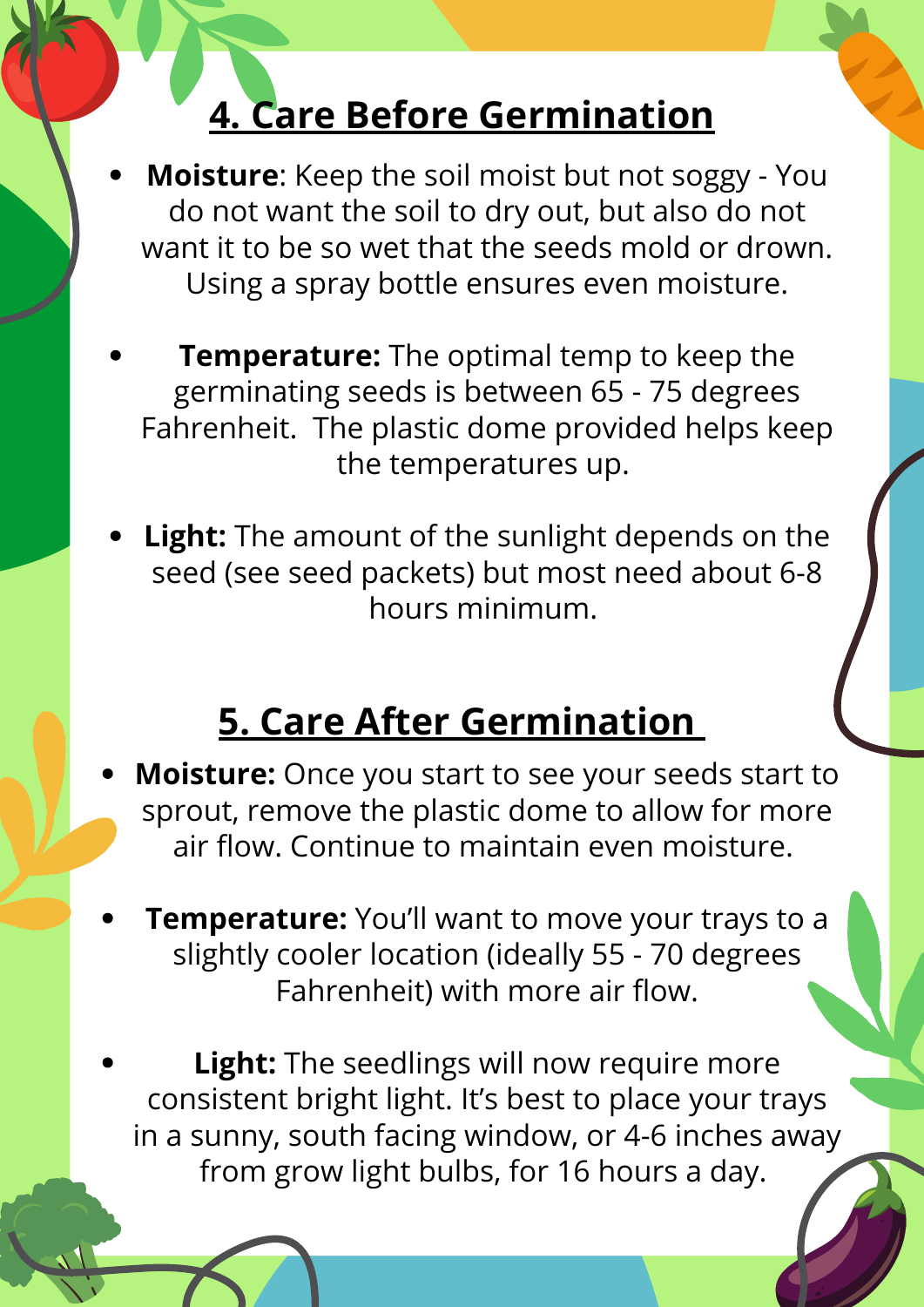### **6. Hardening Off Your Seedlings**

Because your seedlings have been growing indoors, and won't be used to the varying temperatures of outdoor weather yet and things like fluctuating nighttime temperatures and wind, this can make them weak and more prone to disease and pests. Therefore it is crucial to harden them off by gradually acclimating your indoor-grown seedlings before transplanting them into your outdoor garden.

- You should start placing your seedlings outside everyday for 7 to 14 days before you plan on planting them. The first day you start hardening off your seedlings should be on the warmer side (45 degrees or above). Place your seedlings outside for one hour, but make sure that they're out of direct sunlight because the direct rays can harm the tender leaves. Bring them back to a warmer spot inside after one hour of outside time.
- Increase the amount of outdoor time by one hour each day to get your seedlings used to wind and variegated sunlight that they are exposed to.

Make sure you keep your seedlings inside on an especially windy day or if the degrees are below 45 degrees fahrenheit.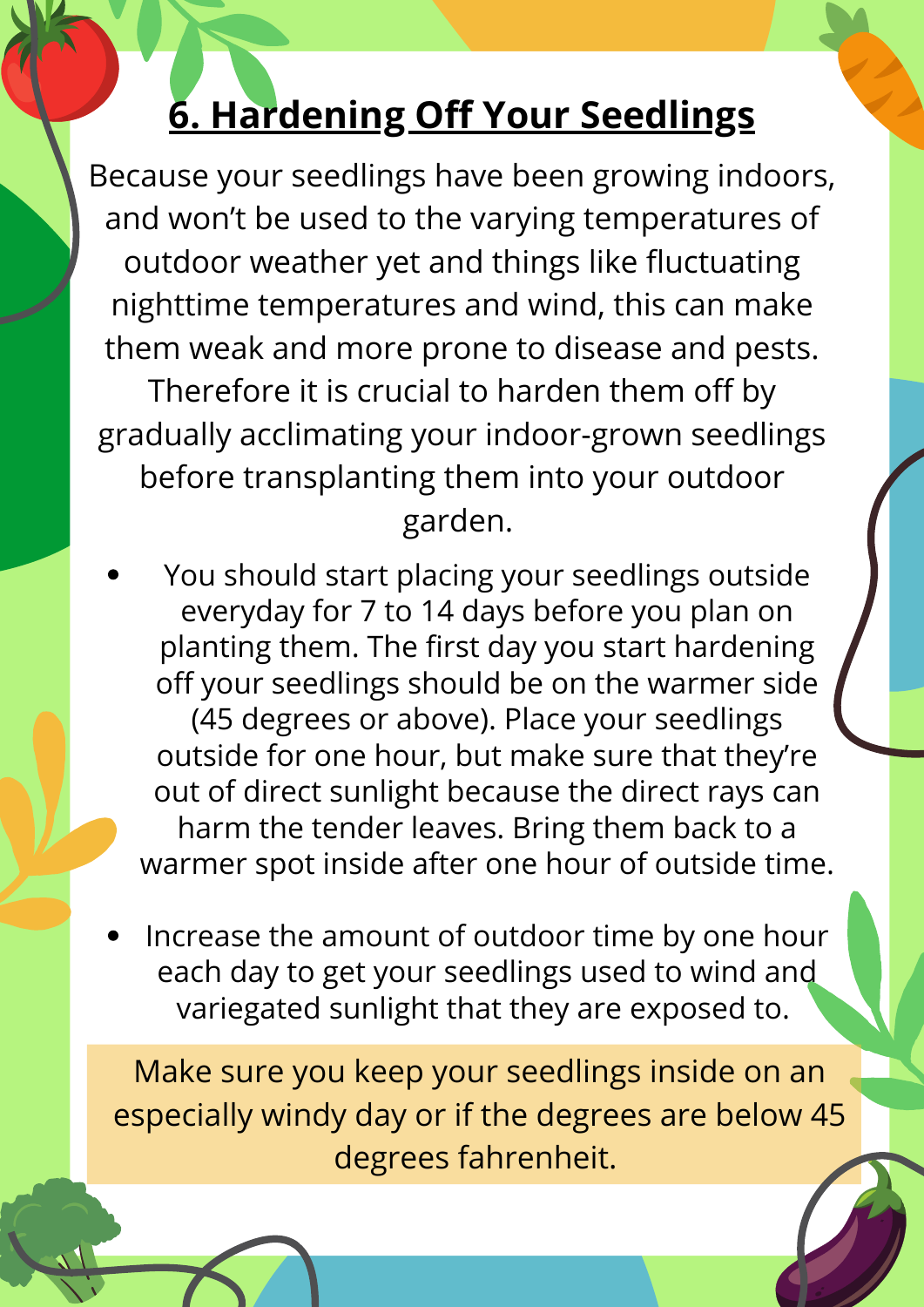After two to three days of being in partial shade, you can start placing them in a location that gets morning sunlight, gradually exposing them to more direct sunlight over time.

Make sure to keep your seedlings well watered as the temperatures start to rise.

- Once both the temperatures during the day and night remain over 50 degrees, you can leave your seedlings out overnight.
- After the 7 to 14 days of hardening off your seedlings, you will be able to transplant them into their new outdoor homes!

#### **7. Transplanting Your Seedlings:**

Once the weather is consistently over 50 degrees during the day and evening, and your seedlings are properly hardened off, you can begin to transplant them outdoors! Tomatoes, peppers and eggplants are especially sensitive to temperatures, so even though you might want to get them in the ground as soon as possible, wait until it is warm enough to do so!

A general rule of thumb for a lot of veggie growers is waiting to transplant your seedlings until Memorial Day or the third week of May after all danger of frost is gone.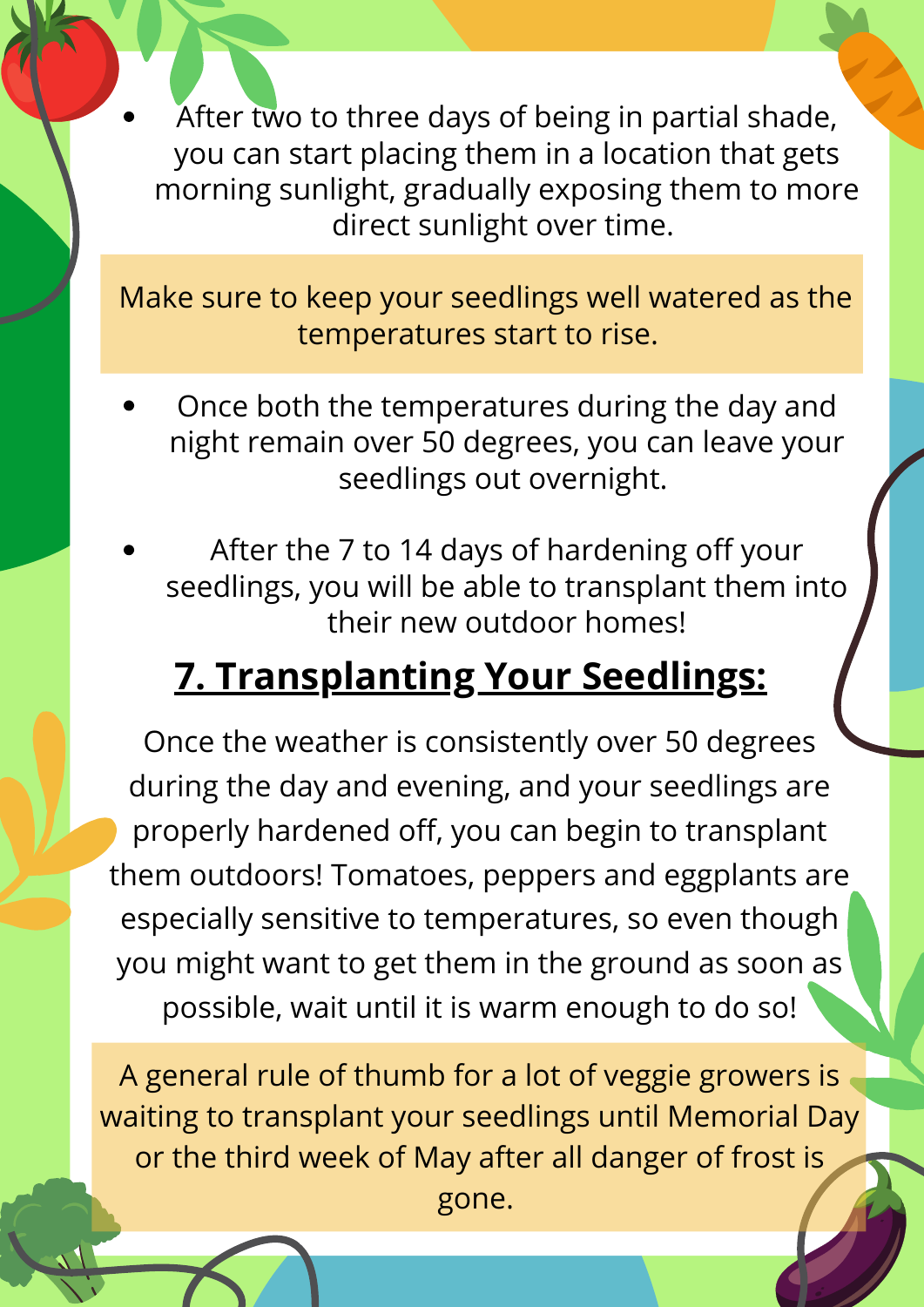- Soil should be decently moist, but not damp.
- Dig holes in the soil slightly larger than the seedling's rootball, planting them as deep as the container prior (tomatoes being an exception to this rule, see below), loosening the soil around the roots gently before planting. Make sure to cover the rootball with soil, around the seedlings stems, giving them a light tap with your hands to secure them in the soil.
- Tomato seedlings should be planted a few inches deeper than the depth of the container they were grown in, with only the topmost leaves above ground, otherwise they can get leggy.
- Be mindful of how much space you're giving each seedling, some plants will grow larger and can potentially shade out other plants. Another thing to keep in mind is how much sunlight they'll receive in the spot they're planted in. It's super important for some plants to receive more sunlight than others for them to optimally grow.

Water well afterwards!